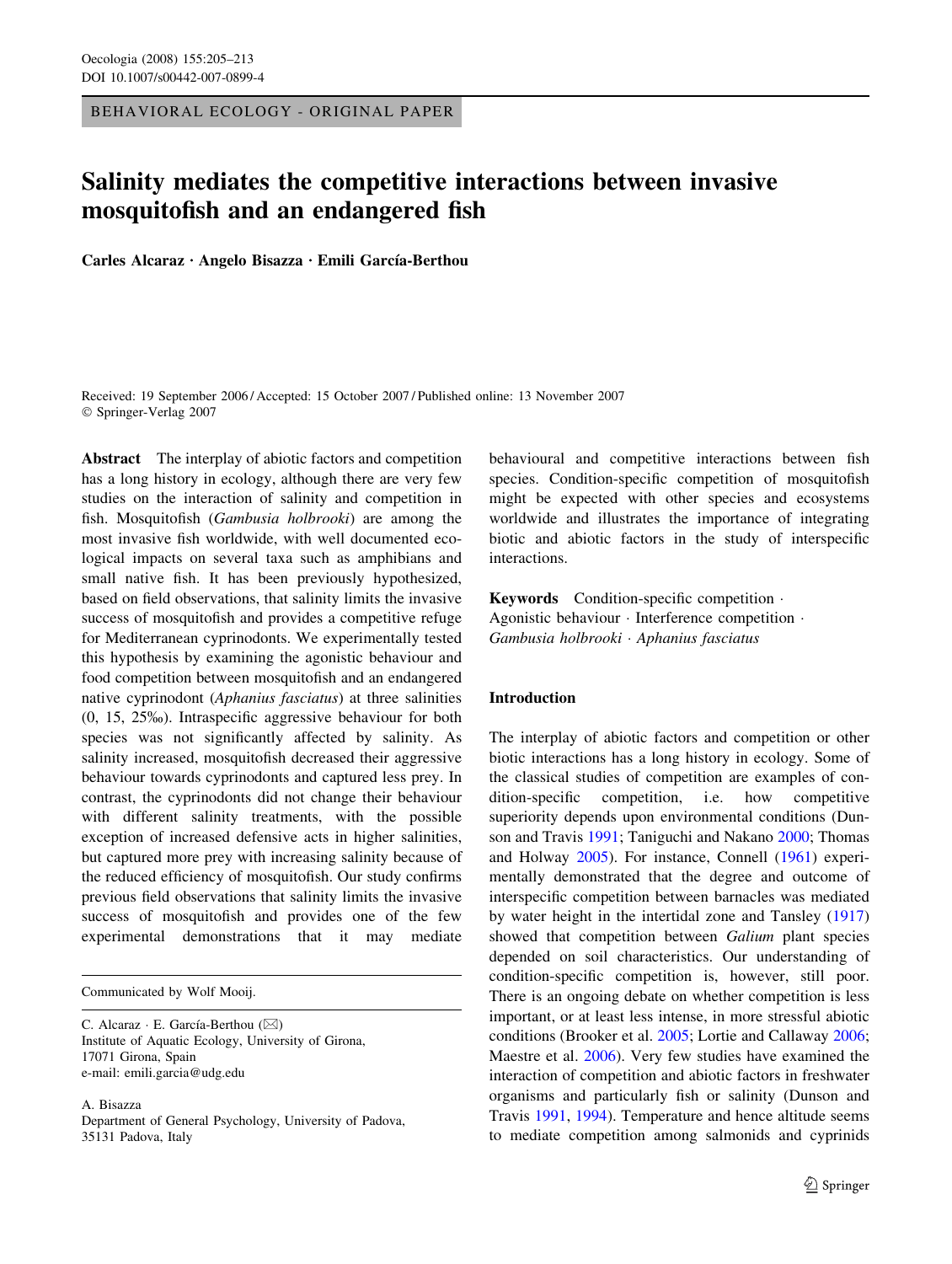(de Staso and Rahel [1994;](#page-7-0) Taniguchi et al. [1998](#page-8-0)). Although the interplay of salinity and competition has been very well investigated in marsh plant assemblages (e.g. La Peyre et al. [2001;](#page-7-0) Crain et al. [2004\)](#page-7-0), there is very little experimental work with fish (but see Dunson and Travis [1991](#page-7-0) for a few examples).

Invasive species represent both a formidable opportunity to study ecology and evolution at unusual spatial and temporal scales (Rice and Sax [2005\)](#page-8-0) and an urgent research agenda for the conservation of biodiversity (Dukes and Mooney [2004\)](#page-7-0). Invasive species often displace native fauna by resource or interference competition, although behavioural traits have received little attention despite the mechanistic insight that they offer (Holway and Suarez [1999;](#page-7-0) Rehage et al. [2005](#page-8-0)). Two closely related mosquitofish species, the eastern mosquitofish Gambusia holbrooki and the western mosquitofish *Gambusia affinis*, are only native to the United States and Mexico but have been introduced into more than 50 countries (García-Berthou et al. [2005\)](#page-7-0) in order to control mosquito populations and hence malaria (Krumholz [1948](#page-7-0)). In southern Europe the eastern mosquitofish was first introduced to the Iberian Peninsula in 1921, was transferred to Italy in 1922 and nowadays is very abundant in most Mediterranean countries (see e.g. Krumholz [1948\)](#page-7-0). Several studies have demonstrated the role of mosquitofish in the decline and local extinction of native amphibians (Hamer et al. [2002;](#page-7-0) Kats and Ferrer [2003](#page-7-0)) and small fishes (Courtenay and Meffe [1989;](#page-7-0) Mills et al. [2004\)](#page-8-0). Predation by mosquitofish on eggs and larvae, food competition and behavioural interference have been proposed as the causal mechanisms (Arthington and Lloyd [1989;](#page-7-0) Rincón et al. [2002;](#page-8-0) Mills et al. [2004\)](#page-8-0).

The Mediterranean toothcarp (Aphanius fasciatus) is a small endemic Mediterranean fish, listed in Annex II (Strictly protected fauna species) of the Convention on the Conservation of European Wildlife and Natural Habitats (Bern Convention). As with other native Mediterranean cyprinodontiforms, its current distribution has mostly been reduced to polysaline, eusaline and hypersaline waters (i.e. waters with salinities ranging from 18 to 30%, 30–40%, and  $>40\%$ , respectively; Cowardin et al. [1979](#page-7-0)). Habitat alteration and the introduction of exotic species, mainly mosquitofish that have replaced native cyprinodontiforms in fresh and oligosaline waters (i.e. salinities  $\leq 0.5$  and 0.5– 5%, respectively), have been previously proposed as causes to explain this reduction (García-Berthou and Moreno-Amich [1992;](#page-7-0) Bianco [1995](#page-7-0)).

There are no previous studies on the competitive interactions between A. fasciatus and mosquitofish and the mechanisms that mediate these interactions. The competitive interactions between G. holbrooki and the endemic Spanish cyprinodontiforms Aphanius iberus and Valencia hispanica have been investigated by Rincón et al.  $(2002)$  $(2002)$ 

and Caiola and de Sostoa ([2005\)](#page-7-0), who experimentally demonstrated that the endemic cyprinodonts decrease feeding rates and receive more aggression in the presence of mosquitofish. The occurrence and intensity of these potentially harmful effects, however, seemed to be modulated by water temperature, reproductive condition, relative size of the interacting fishes and species-specific habitat preferences (Rincón et al.  $2002$ ). Whether or not salinity mediates these interactions and the invasive success of mosquitofish is largely unknown. The abundance of mosquitofish peaks at intermediate salinities, in contrast to A. iberus that has been mainly extirpated from fresh and oli-gosaline waters (Alcaraz and García-Berthou [2007](#page-7-0)). Although salinity is considered to limit the invasive impact of mosquitofish and to act as a refuge for native fauna (Bianco [1995](#page-7-0); Nordlie and Mirandi [1996;](#page-8-0) Alcaraz and García-Berthou [2007](#page-7-0)), its importance in behavioural interactions with native species has not been previously investigated. The objectives of this paper were: (1) to experimentally study aggressive behaviour and food competition between mosquitofish (G. holbrooki) and toothcarp (A. fasciatus), and (2) to test the role of salinity, over the range of salinities encountered in the wild, in the mediation of the competitive interactions between mosquitofish and toothcarp. Condition-specific competition of mosquitofish might be expected with other species and ecosystems worldwide and illustrates the importance of integrating biotic and abiotic factors in the study of interspecific interactions.

# Materials and methods

# Fish capture and acclimation

Fish were collected in July 2005 with nets: adult eastern mosquitofish (G. holbrooki) from a channel near Padova, Italy (Idrovia Padova-Venezia, Camin) and toothcarp from the nearby Valle Millecampi (Venice lagoon system). All fishes were immediately brought to the laboratory, where they were acclimated before the experiments. Mosquitofish was captured in freshwater whereas Mediterranean toothcarp was captured at 24% salinity. For this reason, the latter species was transferred to freshwater  $(0\%)$  in a dropby-drop process with dechlorinated tap water during 1 week, and then were allowed to acclimate to laboratory conditions for at least 2 weeks before the start of the salinity adaptation schedule. Until the experiments began, mosquitofish and toothcarp were separately maintained in 12 stock aquaria of 150 l capacity provided with natural gravel and an air filter. Each aquarium contained about 20– 25 fish of a single species to be acclimated to one of the three experimental salinities (see below). The aquaria were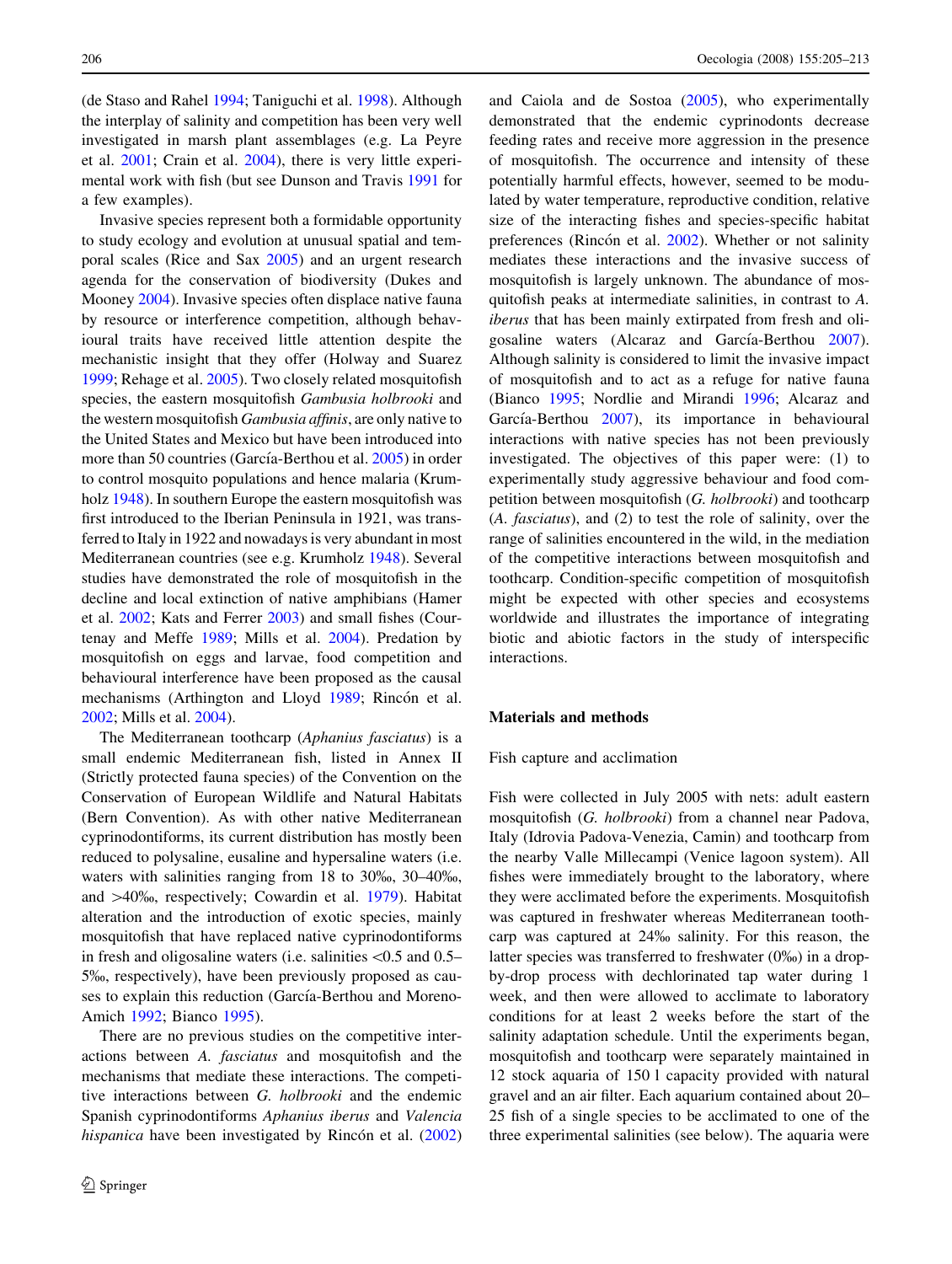provided with artificial plants to avoid changing vegetation in the different salinity treatments, were illuminated with 15-W fluorescent lights and were maintained at a constant temperature ( $25 \pm 1$ °C) and photoperiod (13:11 h light:dark cycle).

The salinity adaptation protocol was done in the same 12 aquaria (two per salinity and species) and consisted of the progressive renewal of the fresh water with hypersaline water (50%, prepared by adding sea salt to dechlorinated tap water) through a drop-by-drop process until the experimental conditions  $(0, 15 \text{ and } 25\%)$  were reached. For the two experiments, fish that were used in a specific salinity treatment had been previously acclimated to that same salinity only. Salinity was measured using an optical refractometer (with a precision of 1‰, compensated for temperatures of  $10-30^{\circ}$ C), 3 times per day to regulate the water input to a maximum salinity increase of 2–3% per day. After 10 days all fishes were at the necessary experimental salinity and were maintained in these conditions for at least 2 weeks before the experiment commenced. Mortality during acclimation was low  $(<5\%)$ . Fish were fed to satiation twice daily (in the morning and in the evening) with commercial food flakes, live Artemia nauplii and frozen dipteran larvae (Chironomus salinarius).

### Common experimental procedures

The two experiments were done in three adjacent aquaria, one for each salinity treatment, in a dark quiet room. The aquaria had a capacity of 96 1 (60  $\times$  40 and 40 cm high), were filled to a depth of 32 cm with water and 2 cm with natural gravel, and were illuminated by two 15-W fluorescent lights and maintained at the same laboratory temperature (25  $\pm$  1°C). A grey nylon net (2  $\times$  2 mm) was attached to the inner surface of the glass wall of the tank as a one-way screen to prevent the fish from seeing the observer and from distractions produced by the mirror effect. All trials were videotaped for later observation and analysis. After testing, the standard length of the fish was measured with a digital calliper to the nearest 0.01 mm. To ensure that individual fish were used only once during the experiments, they were placed into a post-experimental tank after the trials. No mortality was observed during the tests.

Only females were used in the trials. Both mosquitofish and toothcarp are dimorphic species, females being larger than males, and the sex ratio is usually skewed in favour of females (Snelson [1989;](#page-8-0) Leonardos and Sinis [1999](#page-8-0)). Although both mosquitofish sexes are highly aggressive towards other species (including fish much larger than themselves), females are particularly aggressive, attacking other fishes, shredding their fins, and sometimes killing them (Courtenay and Meffe [1989\)](#page-7-0). The effect on the female toothcarp is more important in demographic terms as females are generally more abundant because of higher survival rates and greater longevity (Leonardos and Sinis [1998](#page-7-0); [1999\),](#page-8-0) like in many other cyprinodonts (Fernández-Delgado et al. [1988](#page-7-0); Keivany and Soofiani [2004\)](#page-7-0).

#### Experiment 1: aggressive behaviour

In this experiment, we studied the effects of salinity on agonistic interactions between mosquitofish and toothcarp. We used a two-way factorial design with three species treatments (one mosquitofish and one toothcarp; two mosquitofish and one toothcarp; and one mosquitofish and two toothcarp) and three salinity treatments (0, 15 and 25%), with five replicates (sessions with different fish individuals) per treatment combination (i.e. a total of 45 replicates with 120 different fish). The fish used in a specific salinity treatment had been previously acclimated to that salinity (see above). The species treatment used is a kind of response surface experimental design, which in contrast to additive or substitutive designs varies the densities of the two competing species independently, hence allowing the effects of fish density to be distinguished from the effects of species composition within competitive interactions (Inouye [2001](#page-7-0)). No food was provided for 24 h before the experiment. The evening before the trial, fish were transferred to the experimental tanks, in which a transparent methacrylate wall separated the two species (but not individuals of the same species). Since the methacrylate wall allowed the two species to see each other, there could be some visual adaptation that might affect the overall rate of aggression although equally in the three salinity treatments. The following morning the wall was gently raised to the surface avoiding the fall of drops that might scare the fishes. We then waited for the fish to behave normally and for the first interaction between them. Thereafter, the following behavioural parameters were counted for each of the two species during a 30-min period: number of orientations (fish orienting itself and swimming towards another fish), nips, chases, and defensive acts (fish responding to an aggressive act by other fish). The standard length of mosquitofish and toothcarp (Table [1\)](#page-3-0) used in the aggressive behaviour experiment did not show significant differences among treatment combinations (ANOVA,  $P > 0.27$ ).

# Experiment 2: food competition

In this experiment, we tested the effect of the same salinity treatments (0, 15 and 25%) on the proportion of prey captured by mosquitofish and toothcarp. This experimental setup was similar to that used in a previous study of G. holbrooki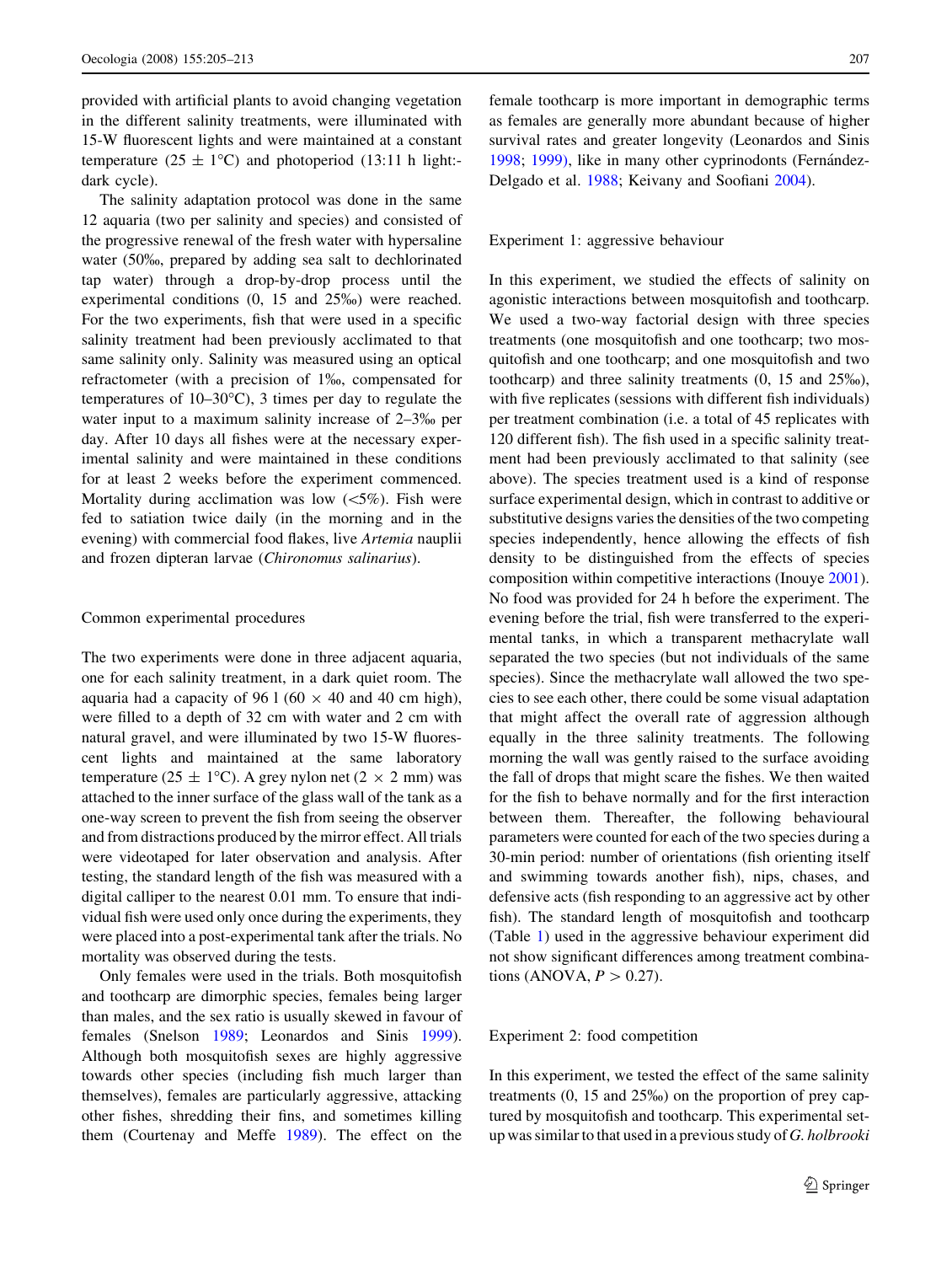<span id="page-3-0"></span>Table 1 Standard lengths (mm) of fish used in the experiments  $(mean \pm SD)$ 

| Experiment           | <b>Species</b>     | n  | Salinity       |                |                |  |  |
|----------------------|--------------------|----|----------------|----------------|----------------|--|--|
|                      |                    |    | $0\%$          | 15%            | 25%            |  |  |
| Aggressive behaviour | Gambusia holbrooki | 20 | $32.0 \pm 2.3$ | $32.6 \pm 3.1$ | $31.1 \pm 2.2$ |  |  |
|                      | Aphanius fasciatus | 20 | $37.6 \pm 2.7$ | $39.1 \pm 3.0$ | $36.6 \pm 5.0$ |  |  |
| Food competition     | G. holbrooki       | 24 | $35.0 \pm 2.9$ | $34.5 \pm 2.9$ | $33.5 \pm 2.4$ |  |  |
|                      | A. fasciatus       | 24 | $37.7 \pm 3.1$ | $40.5 \pm 4.1$ | $38.5 \pm 5.4$ |  |  |

(Pilastro et al. [2003](#page-8-0)). The fish used in a specific salinity treatment had been previously acclimated to that salinity and kept separately by species (see above). In each aquarium, we placed five equally spaced plastic barriers (11  $\times$  40 cm) in order to simulate plants in the natural environment and thus increase spatial structure and the time needed to capture all the prey. Each barrier was composed of a series of elongated bars, 1 cm wide and 0.5 cm apart, partially dividing the aquarium into six identical sections. Three mosquitofish and three toothcarp were introduced into the aquarium 20 min before starting the test and allowed to freely move through the six sections of the aquarium and interact with each other. We used eight replicates, i.e. sessions with different fish individuals, for each of the three salinities (i.e. a total of 24 replicates with 144 different fish). After 20 min, ten prey items (frozen Chironomus salinarius) placed at equal distances on a methacrylate sheet (70  $\times$  2.5 cm) were released at the water surface. The sheet was turned upside down and the food items were regularly scattered over the six sections: one item at the two end sections and two at each of the four central sections because previous studies using this experimental set-up (Pilastro et al. [2003\)](#page-8-0) indicated that the two end sections were less visited by fish than the central ones. We recorded the time taken to eat each of the ten prey items and the species involved.

## Statistical analyses

Differences among treatments in length of the fish used in the experiments, behavioural parameters and the proportion of prey items captured were analysed with ANOVA. Significant ANOVAs were followed by polynomial orthogonal contrasts (Sokal and Rohlf [1995\)](#page-8-0) for the salinity factor and deviation contrasts (that compare each treatment with the overall mean) for the species treatment. Salinity and species treatments were considered as fixed effects. We used partial  $\eta^2$  as a measure of effect size. Like  $r^2$ , partial  $\eta^2$  is the proportion of variation explained for a certain effect {[effect sum-of-squares (SS)]/(effect SS + error SS)} and has the advantage over  $\eta^2$  (effect SS/total SS) of not depending on the number of sources of variation used in the ANOVA design, because it does not use the total SS as the denominator (Tabachnick and Fidell [2001,](#page-8-0) p 191).

Experiment 2 is a kind of repeated measures design, in which we compared the time needed for different fish to capture the ten prey items in the three salinity treatments. Most prey were captured by mosquitofish, particularly in freshwater, thus creating many missing values mainly for toothcarp. Conventional repeated measures ANOVA or multivariate ANOVA is inefficient in these cases because it discards any individual with missing data, so we used mixed linear models, which include the following advantages over conventional ANOVA: (1) cases with missing values are included in the analyses, so the analysis is more powerful and unbiased; (2) many different variance–covariance structures can be used, including those of conventional repeated measures ANOVA as special cases, so the analyses is more efficient and with less assumptions (Bagiella et al. [2000;](#page-7-0) von Ende [2001\)](#page-8-0). We used a heterogeneous first-order autoregressive relationship as a variance–covariance structure because its solution converged and had the best corrected Akaike information criterion.

For statistical analyses, lengths and times were log transformed, behavioural frequencies were square root transformed  $(\sqrt{(X + 0.5)})$ , and the proportion of prey<br>tinne centured wes excited transformed (excited  $(\nabla)$ ) items captured was arcsine transformed (arcsine  $\sqrt{X}$ (Sokal and Rohlf [1995](#page-8-0)) because homoscedasticity and normality were clearly improved. All statistical analyses were performed with SPSS 14.

# **Results**

Experiment 1: aggressive behaviour

The majority of aggressive acts were performed by mosquitofish on toothcarp  $(66.3\%)$ , whereas only about 21.1% of them were done by toothcarp on mosquitofish (Table [2](#page-4-0)). Mosquitofish performed significantly more orientations, chases and nips towards toothcarp in freshwater (0%) and their aggressiveness decreased with increasing salinity (Table [2;](#page-4-0) Fig. [1](#page-5-0)). For both orientations and nips, the number of aggressive acts performed by mosquitofish on toothcarp significantly decreased (deviation contrasts  $P < 0.05$ ) in the following species treatment sequence: 1 mosquitofish + 2 toothcarp  $> 2$  mosquitofish + 1 toothcarp  $> 1$  mosquitofish + 1 toothcarp (Fig. [2](#page-5-0)). Therefore,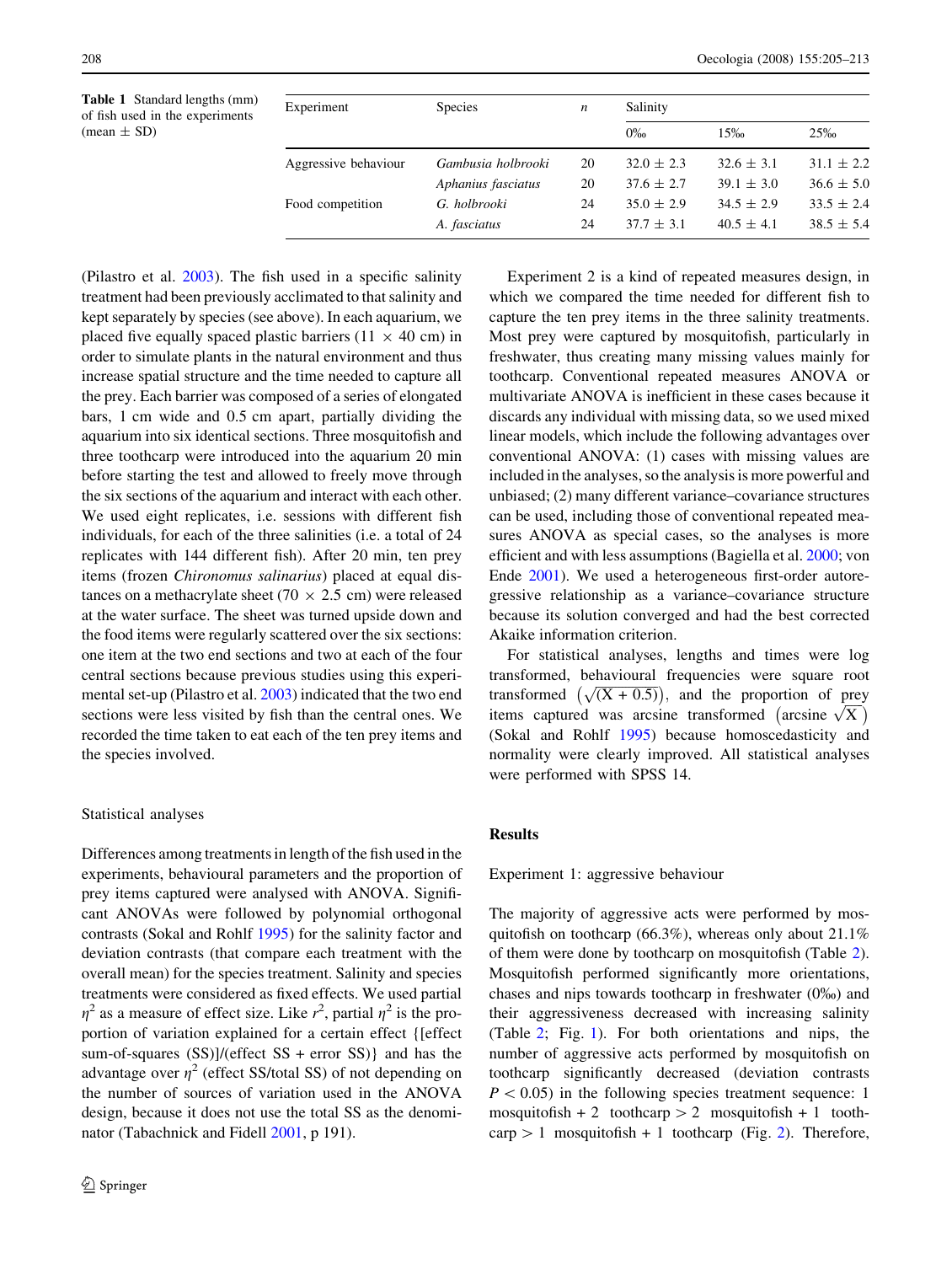<span id="page-4-0"></span>there was a density effect as well as a species composition effect. Although the same pattern was observed for the number of chases among species treatments, no significant differences were observed (Table 2; Fig. [2\)](#page-5-0). For the number of orientations and nips performed, salinity (partial  $\eta^2$  = 0.416 and 0.187, respectively) was a more important factor than treatment (partial  $\eta^2 = 0.238$  and 0.155) or their interaction (partial  $\eta^2 = 0.026$  and  $\eta^2 = 0.031$ ).

In contrast, toothcarp did not modify their aggressive behaviour with salinity or species treatments, and only showed marginally significant effects of salinity on defensive acts (Table 2), in agreement with the less aggressive behaviour of mosquitofish at higher salinity. Moreover, we observed that the number of aggressive acts (orientations, nips and chases) performed by mosquitofish towards toothcarp was higher than the number performed by toothcarp on mosquitofish in freshwater  $(0\%)$  and  $15\%$ salinity (Student t tests,  $P \lt 0.001$  and  $P \lt 0.005$ , respectively), but no significant differences were observed at 25% salinity  $(P > 0.28)$ . Therefore, mosquitofish reduced their aggressive behaviour with salinity, whereas toothcarp hardly modified it, both species having the same aggressiveness at the highest salinity treatment.

Salinity  $\times$  species interactions were not significant for all the behavioural variables (Table 2), so the effects of salinity were similar for the three species treatments.

Furthermore, salinity had no significant effect on intraspecific behaviour relationships for either species (Table 2).

### Experiment 2: food competition

The proportion of prey items captured by the two species depended significantly on the salinity treatment (ANOVA,  $F_{2,21} = 5.74$ ,  $P = 0.010$ , decreasing with increasing salinity in mosquitofish (linear contrast,  $P = 0.006$ ) and thus increasing in toothcarp (Fig. [2](#page-5-0)). In freshwater  $(0\%)$ , toothcarp did not capture any prey item because they were all captured by mosquitofish. The time needed by mosquitofish to find and capture prey (Fig. [2](#page-5-0)) significantly increased with salinity (linear mixed model, salinity,  $F_{2,19.9} = 5.40$ ,  $P = 0.013$ ; time  $\times$  salinity,  $F_{18,93.2} = 1.20$ ,  $P = 0.28$ ), whereas toothcarp was not significantly affected (linear mixed model, salinity,  $F_{1,405.3} = 0.30$ ,  $P = 0.58$ ; time  $\times$  salinity,  $F_{7,31,4} = 1.89, P = 0.11$ .

## Discussion

We present the first experimental evidence that the competitive interactions between introduced mosquitofish

| Behavioural variables |           | Mean number | Salinity         |       |                  | Species treatment                   |            | Salinity $\times$ treatment |            |                  |
|-----------------------|-----------|-------------|------------------|-------|------------------|-------------------------------------|------------|-----------------------------|------------|------------------|
|                       |           |             | $\boldsymbol{F}$ | df    | $\boldsymbol{P}$ | Linear contrast<br>$\boldsymbol{P}$ | $F_{2,36}$ | $\boldsymbol{P}$            | $F_{4,36}$ | $\boldsymbol{P}$ |
| Gambusia on Aphanius  | <b>Or</b> | 72.4        | 12.8             | 2, 36 | < 0.0001         | < 0.0001                            | 4.14       | 0.024                       | 0.91       | 0.91             |
|                       | Ni        | 32.7        | 5.61             | 2, 36 | 0.008            | 0.003                               | 3.31       | 0.048                       | 0.29       | 0.88             |
|                       | Ch        | 32.3        | 3.31             | 2, 36 | 0.048            | 0.019                               | 0.61       | 0.55                        | 0.07       | 0.99             |
|                       | DA        | 0.1         | 1.49             | 2, 36 | 0.24             | 0.093                               | 1.05       | 0.36                        | 1.31       | 0.29             |
| Aphanius on Gambusia  | <b>Or</b> | 31.5        | 0.56             | 2, 36 | 0.58             | 0.42                                | 1.41       | 0.26                        | 0.64       | 0.64             |
|                       | Ni        | 7.1         | 0.89             | 2, 36 | 0.42             | 0.60                                | 0.31       | 0.74                        | 0.31       | 0.87             |
|                       | Ch        | 5.3         | 0.37             | 2, 36 | 0.69             | 0.87                                | 1.57       | 0.22                        | 0.54       | 0.70             |
|                       | DA        | 9.3         | 2.92             | 2, 36 | 0.067            | 0.021                               | 0.21       | 0.81                        | 0.41       | 0.80             |
| Gambusia on Gambusia  | <b>Or</b> | 24.1        | 0.10             | 2, 12 | 0.91             | 0.75                                |            |                             |            |                  |
|                       | Ni        | 15.5        | 0.45             | 2, 12 | 0.65             | 0.83                                |            |                             |            |                  |
|                       | Ch        | 14.1        | 0.65             | 2, 12 | 0.54             | 0.65                                |            |                             |            |                  |
|                       | DA        | 0.2         | 1.20             | 2, 12 | 0.33             | 0.15                                |            |                             |            |                  |
| Aphanius on Aphanius  | <b>Or</b> | 13.1        | 1.19             | 2, 12 | 0.83             | 0.55                                |            |                             |            |                  |
|                       | Ni        | 7.5         | 0.49             | 2, 12 | 0.62             | 0.35                                |            |                             |            |                  |
|                       | Ch        | 7.8         | 0.29             | 2, 12 | 0.75             | 0.71                                |            |                             |            |                  |
|                       | DA        | 0.3         | 1.38             | 2, 12 | 0.29             | 0.13                                |            |                             |            |                  |

Table 2 Two-way ANOVAs of the behavioural variables with the experimental factors (salinity and species treatment)

Only the linear component of the polynomial contrasts for salinity is shown because all quadratic contrasts were not significant ( $P \gg 0.10$ ). Variables were square root transformed. The overall average (mean number of acts during the 30-min trial) for each behavioural variable is also given

Or Orientations, Ni nips, Ch chases, DA defensive acts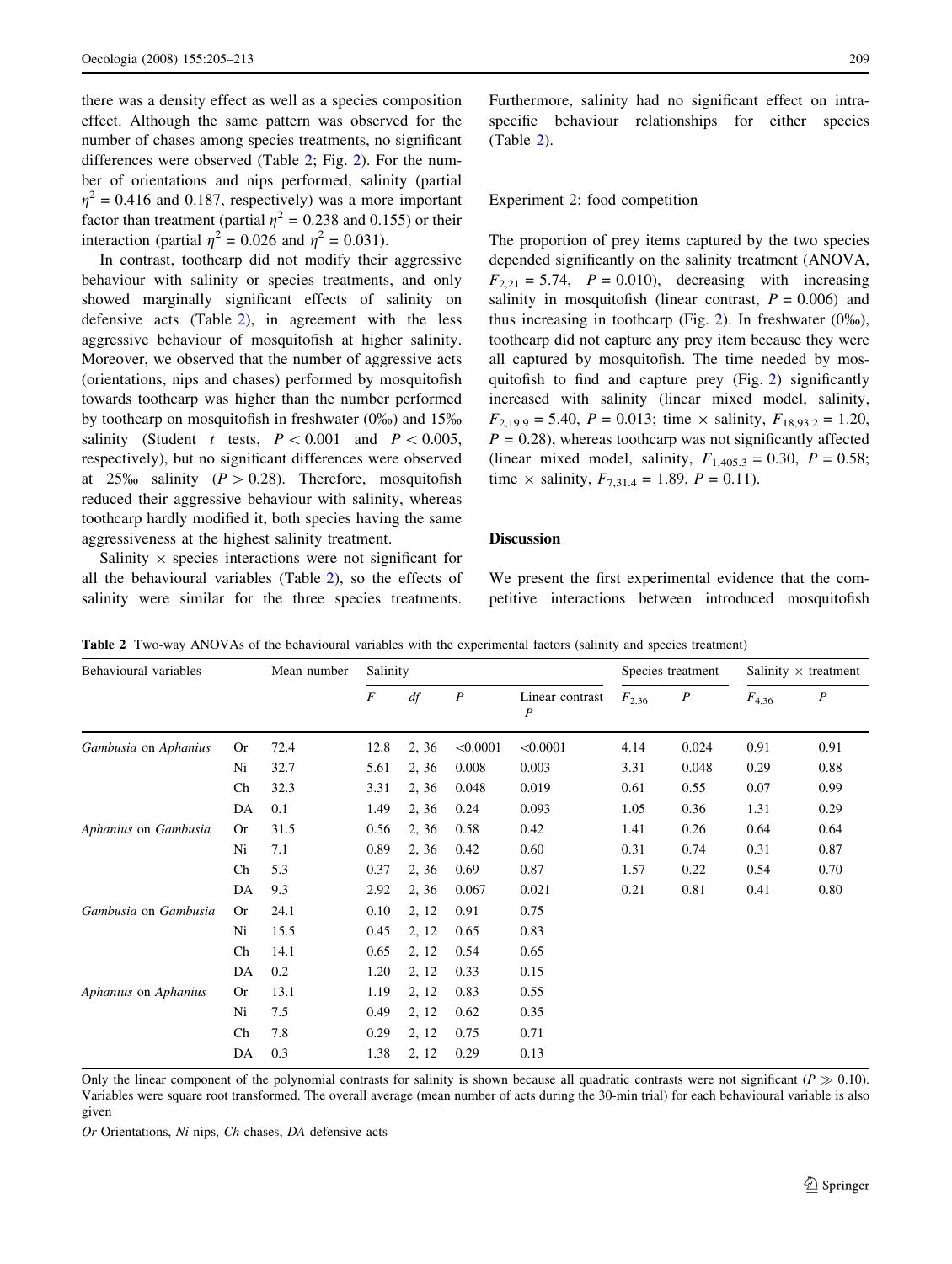<span id="page-5-0"></span>

Fig. 1 Number of aggressive acts (orientations, nips and chases) performed by mosquitofish towards toothcarp under the different species combinations [Gambusia holbrooki (GHO), Aphanius fasciatus (AFA )] and salinity treatments. SE (error bar) is shown



Fig. 2 Effects of salinity on the number of prey items captured by mosquitofish and toothcarp (top) and the mean time employed by mosquitofish to capture the ten prey items (bottom). SE (error bar) is shown

(G. holbrooki) and a native cyprinodont (A. fasciatus) are mediated by salinity: mosquitofish decreased their aggressiveness towards toothcarp and captured fewer prey, more slowly, at higher salinities. In contrast, toothcarp did not change their aggressive behaviour towards mosquitofish with salinity, except perhaps for increased defensive acts (marginally significant), and captured more prey at higher salinity because of the reduced mosquitofish efficiency. Several points indicate that these results are not artifactual: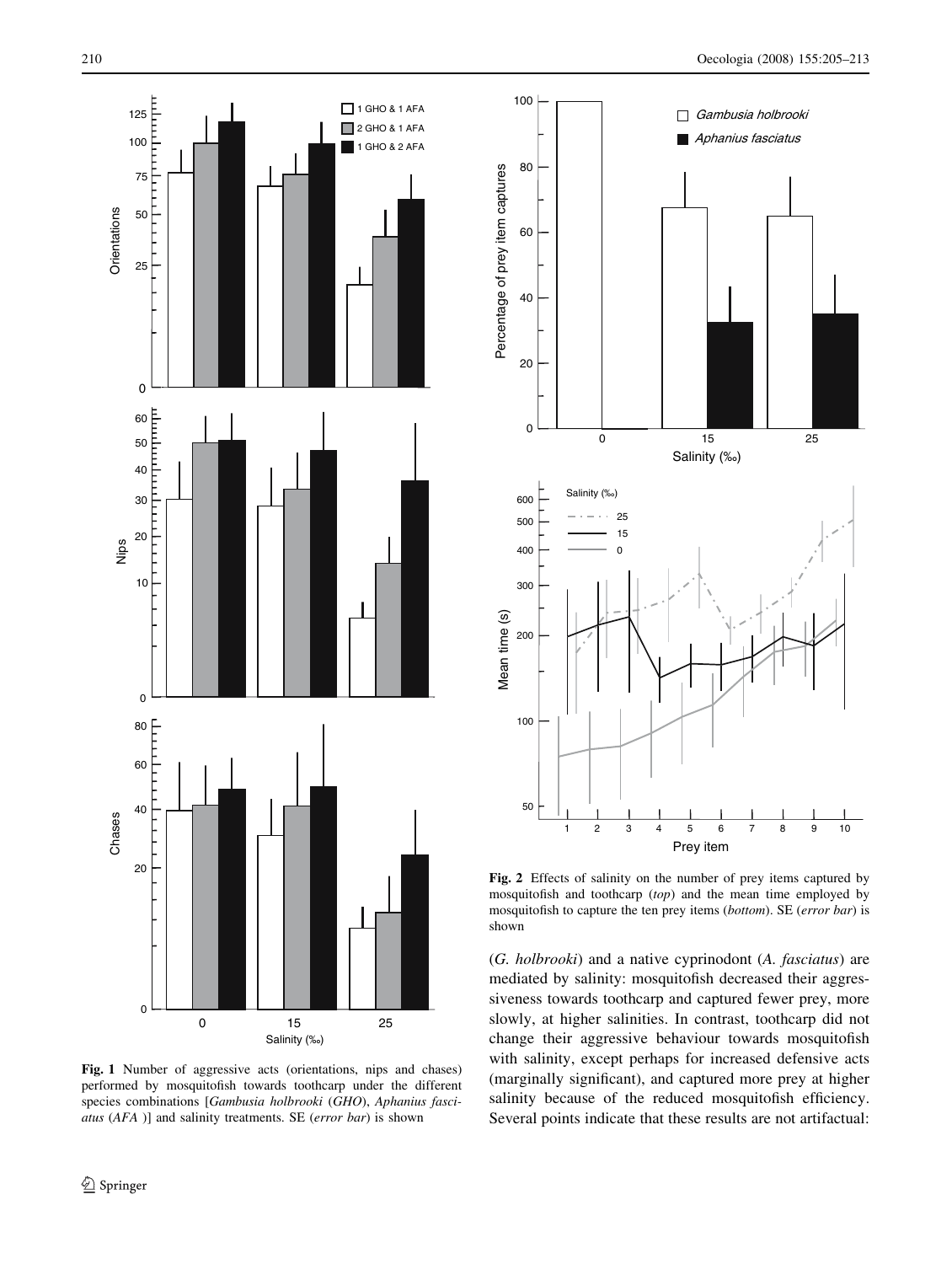(1) the speed and range of salinity changes in our experiments are well below those often experienced by both species in their natural environments; (2) the two intraspecific relationships and the agonistic behaviour and capture efficiency of toothcarp did not change with salinity, and the only significant results were mosquitofish capture efficiency and aggressive mosquitofish behaviour towards the toothcarp; and (3) salinity  $\times$  species interactions were not significant. It is noteworthy that although the intraspecific orientations of mosquitofish on mosquitofish and the orientations of toothcarp on mosquitofish were also frequent, they did not vary with salinity, unlike the number of aggressive acts of mosquitofish towards toothcarp, suggesting that what was mainly affected was the relative performance of mosquitofish versus toothcarp. Note also that, in contrast to mosquitofish, toothcarp suffered two acclimation processes (from polysaline water to freshwater and then acclimation to experimental salinity) and yet did not change their aggressive behaviour with salinity treatments. It would be interesting to extend our experiments to populations from different origins to test if adaptation of mosquitofish to more salty environments modulates the competitive interactions. However, laboratory and field information does not indicate great variations in salinity tolerance among native populations of G. holbrooki (Nordlie and Mirandi [1996\)](#page-8-0).

It has often been thought that salinity limits the invasive success of mosquitofish, displacing native cyprinodonts to saltier waters, which serve as a refuge from mosquitofish (Bianco [1995](#page-7-0); Nordlie and Mirandi [1996;](#page-8-0) Doadrio [2002](#page-7-0)). There were no previous data on the mechanisms by which salinity mediates the spatial segregation of these species. Both toothcarp and mosquitofish and cyprinodontiform fishes in general are secondary freshwater fishes, i.e. fish species that generally inhabit freshwater but that can tolerate sea water for short periods (Myers [1949](#page-8-0); Banarescu [1990\)](#page-7-0). However, cyprinodontids are the most salt-tolerant family, whereas poeciliids are less salt tolerant (Banarescu [1990\)](#page-7-0). The main experimental studies on the salinity tolerance of mosquito fishes are Chervinski ([1983\)](#page-7-0) and Nordlie and Mirandi ([1996\)](#page-8-0). Nordlie and Mirandi ([1996\)](#page-8-0) reported an upper tolerance limit under 30% in G. holbrooki, whereas Chervinsky [\(1983](#page-7-0)) showed that G. affinis, a very closely related species, was able to tolerate direct transfer to 19.5% salinity and that 65% of the fishes survived in sea water (39%) while 50% survived in water at 58.5% salinity for 7 days. However, records of mosquitofish in eusaline or hypersaline waters are very scarce. In Spanish ecosystems, mosquitofish peak at intermediate salinities and are rare in coastal lagoons with salinities  $>15\%$ , where they are replaced by Aphanius iberus, which has been mainly extirpated from fresh and oligosaline waters (Alcaraz and García-Berthou [2007](#page-7-0)). There are no

similar data available for *Aphanius fasciatus*, but experiments on similar species such as Aphanius dispar (Plaut [2000](#page-8-0)) and Aphanius iberus (Oltra and Todolí 2000), field observations of A. fasciatus in hypersaline lagoons with 4– 5 times sea salinity (Bianco [1995;](#page-7-0) Leonardos and Sinis [1998](#page-7-0)), and our findings of no modification of A. fasciatus behaviour with salinity treatments support a higher upper salinity tolerance limit for A. *fasciatus* than for mosquitofish. Therefore, toothcarp is more euryhaline (i.e. tolerates a wider range of salinities) than mosquitofish and at our experimental salinities was still within its optimum.

Salinity adaptation by euryhaline teleosts is a complex process involving a suite of physiological and behavioural responses to environments with differing osmoregulatory requirements (Swanson [1998](#page-8-0)). Salinity is expected to affect metabolism through changes in energy expenditure for osmoregulation and energy costs are expected to increase in water that deviates from the isosmotic level (Swanson [1998](#page-8-0); Plaut [2000\)](#page-8-0). The metabolism response to an increase over the salinity tolerance limit is similar in all euryhaline cyprinodontiform fishes. A decrease in the routine metabolic rate and an increment of plasma osmotic concentration (a measure of stress) (Nordlie [1987;](#page-8-0) Nordlie et al. [1992;](#page-8-0) Haney et al. [1999](#page-7-0)) has been previously reported for several cyprinodontiform fishes. This decrease in metabolism has substantial ecological effects, since swimming capacity and activity rate are expected to decrease, reducing the ability of fish to capture prey, to avoid predation, and to perform other critical survival functions (Plaut [2000](#page-8-0)). A previous study of G. holbrooki (Nordlie and Mirandi [1996](#page-8-0)) reported that the mean plasma osmotic concentration for mosquitofish increased with salinity, showing the best osmotic regulation from freshwater to 10% and a loss of regulatory capability near the upper tolerance limit (25–30%) and exhibiting limited tolerance and limited plasma osmotic regulatory abilities at elevated salinities near to those of the sea. There are no similar data available for A. fasciatus but a very close species (A. *dispar*) decreased its oxygen consumption, critical swimming speed and routine activity rate at extreme salinities over 105% (Plaut [2000](#page-8-0)). Therefore, since toothcarp is more euryhaline than mosquitofish, when both species were exposed to a salinity increase, the overall performance of mosquitofish was more affected than that of toothcarp and its overall performance significantly decreased, reducing the number of aggressive acts towards toothcarp and number of prey captured.

The reduced activity and behavioural changes experienced by mosquitofish with increasing salinity stress and the better relative performance of A. fasciatus under higher salinities determined in our study agrees with the current distribution of mosquitofish and Mediterranean native cyprinodontiforms. Mosquitofish are abundant in most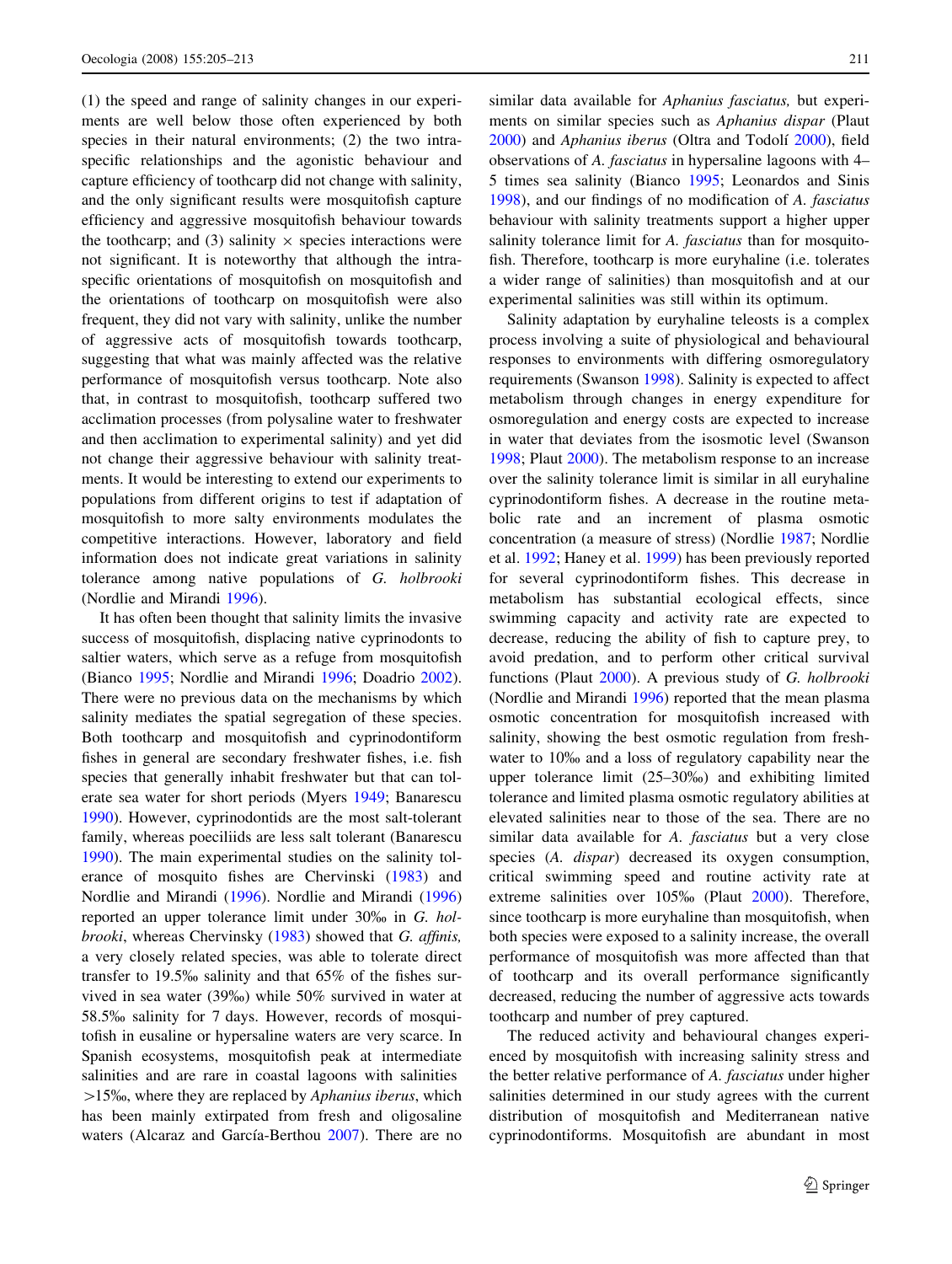<span id="page-7-0"></span>Mediterranean lowland waters. Native cyprinodontiforms are usually restricted to lagoons that present a wide range of salinities but are hypersaline in summer, thus not allowing mosquitofish survival. Our study gives the first experimental evidence that salinity mediates the competitive interactions between invasive mosquitofish (G. holbrooki) and native cyprinodontiforms and confirms the field observations that polysaline, eusaline and hypersaline waters constitute a competitive refuge for the latter. This condition-specific competition of mosquitofish might be expected with other species and ecosystems worldwide and points to the importance of salinity for an understanding of the impact and to control the spread of this worldwide invasive species.

Acknowledgements The research was authorized by the Istituto Superiore di Sanità and the fish were caught under a fishing permit from the Regione Veneto. Financial support was provided by the Spanish Ministry of Education (REN2003-00477) and the Government of Catalonia (Catalan Government Distinction Award for university research 2004). C. A. held a doctoral fellowship (FPU AP 2002–0206) from the Spanish Ministry of Education and additional financial support was provided by a travel grant (FPU program). We thank the Comparative Psychology Research Group for their hospitality and assistance during the research stay and two anonymous reviewers for helpful comments on the manuscript.

## References

- Alcaraz C, García-Berthou E (2007) Life history variation of an invasive fish (Gambusia holbrooki) along a salinity gradient. Biol Conserv 139:83–92. doi[:10.1016/j.biocon.2007.06.006](http://dx.doi.org/10.1016/j.biocon.2007.06.006)
- Arthington AH, Lloyd LN (1989) Introduced poeciliids in Australia and New Zealand. In: Meffe GK, Snelson Jr FF (eds) Ecology and evolution of livebearing fishes (Poeciliidae). Prentice Hall, Englewood Cliffs, N.J., pp 333–348
- Bagiella E, Sloan RP, Heitjan DF (2000) Mixed-effects models in psychophysiology. Psychophysiology 37:13–20. doi[:10.1017/](http://dx.doi.org/10.1017/S0048577200980648) [S0048577200980648](http://dx.doi.org/10.1017/S0048577200980648)
- Banarescu P (1990). Zoogeography of freshwaters, vol 1. General distribution and dispersal of freshwater animals. AULA, Wiesbaden
- Bianco PG (1995) Mediterranean endemic freshwater fishes of Italy. Biol Conserv 72:159–170. doi[:10.1016/0006-3207\(94\)00078-5](http://dx.doi.org/10.1016/0006-3207(94)00078-5)
- Brooker R, Kikvidze Z, Pugnaire FI, Callaway RM, Choler P, Lortie CJ, Michalet R (2005) The importance of importance. Oikos 109:63–70. doi[:10.1111/j.0030-1299.2005.13557.x](http://dx.doi.org/10.1111/j.0030-1299.2005.13557.x)
- Caiola N, de Sostoa A (2005) Possible reasons for the decline of two native toothcarps in the Iberian Peninsula: evidence of competition with the introduced Eastern mosquitofish. J Appl Ichthyol 21:358–363. doi:[10.1111/j.1439-0426.2005.00684.x](http://dx.doi.org/10.1111/j.1439-0426.2005.00684.x)
- Chervinski J (1983) Salinity tolerance of the mosquito fish, Gambusia affinis (Baird and Girard). J Fish Biol 22:9–11. doi: [10.1111/j.1095-8649.1983.tb04720.x](http://dx.doi.org/10.1111/j.1095-8649.1983.tb04720.x)
- Connell JH (1961) The influence of interspecific competition and other factors on the distribution of the barnacle Chthamalus stellatus. Ecology 42:710–723
- Courtenay WR Jr, Meffe GK (1989) Small fishes in strange places: a review of introduced poeciliids. In: Meffe GK, Snelson Jr FF

(eds) Ecology and evolution of livebearing fishes (Poeciliidae). Prentice Hall, Englewood Cliffs, N.J., pp 319–331

- Cowardin LM (1979) Classification of wetlands and deepwater habitats of the United States. Fish and Wildlife Service, US Department of the Interior
- Crain CM, Silliman BR, Bertness S, Bertness MD (2004) Physical and biotic drivers of plant distribution across estuarine salinity gradients. Ecology 85:2539–2549
- de Staso III J, Rahel FJ (1994) Influence of water temperature on interactions between juvenile Colorado river cutthroat trout and brook trout in a laboratory stream. Trans Am Fish Soc 123:289– 297
- Doadrio I (2002) Atlas y libro rojo de los peces continentales de España. Ministerio de Medio Ambiente, Madrid
- Dukes JS, Mooney HA (2004) Disruption of ecosystem processes in western North America by invasive species. Rev Chil Hist Nat 77:411–437
- Dunson WA, Travis J (1991) The role of abiotic factors in community organization. Am Nat 138:1067-1091. doi[:10.1086/285270](http://dx.doi.org/10.1086/285270)
- Dunson WA, Travis J (1994) Patterns in the evolution of physiological specialization in salt-marsh animals. Estuaries 17:102–110
- Fernández-Delgado C, Hernando-Casal JA, Herrera M, Bellido M (1988) Age, growth and reproduction of Aphanius iberus (Cuv. and Val., 1846) in the lower reaches of the Guadalquivir river (south-west Spain). Freshwater Biol 20:227–234. doi: [10.1111/j.1365-2427.1988.tb00446.x](http://dx.doi.org/10.1111/j.1365-2427.1988.tb00446.x)
- García-Berthou E, Moreno-Amich R (1992) Age and growth of an Iberian cyprinodont, Aphanius iberus (Cuv. and Val.), in its most northerly population. J Fish Biol 40:929–937. doi: [10.1111/j.1095-8649.1992.tb02638.x](http://dx.doi.org/10.1111/j.1095-8649.1992.tb02638.x)
- García-Berthou E, Alcaraz C, Pou-Rovira Q, Zamora L, Coenders G, Feo C (2005) Introduction pathways and establishment rates of invasive aquatic species in Europe. Can J Fish Aquat Sci 62:453–463. doi:[10.1139/f05-017](http://dx.doi.org/10.1139/f05-017)
- Hamer AJ, Lane SJ, Mahony MJ (2002) The role of introduced mosquitofish (Gambusia holbrooki) in excluding the native green and golden bell frog (Litoria aurea) from original habitats in south-eastern Australia. Oecologia 132:445–452. doi: [10.1007/s00442-002-0968-7](http://dx.doi.org/10.1007/s00442-002-0968-7)
- Haney DC, Nordlie FG, Binell J (1999) Influence of simulated tidal changes in ambient salinity on routine metabolic rate in Cyprinodon variegatus. Copeia 1999:509–514
- Holway DA, Suarez AV (1999) Animal behavior: an essential component of invasion biology. Trends Ecol Evol 14:328–330. doi[:10.1016/S0169-5347\(99\)01636-5](http://dx.doi.org/10.1016/S0169-5347(99)01636-5)
- Inouye BD (2001) Response surface experimental designs for investigating interspecific competition. Ecology 82:2696–2706
- Kats LB, Ferrer RP (2003) Alien predators and amphibian declines: review of two decades of science and the transition to conservation. Divers Distrib 9:99–110. doi[:10.1046/j.1472-4642.](http://dx.doi.org/10.1046/j.1472-4642.2003.00013.x) [2003.00013.x](http://dx.doi.org/10.1046/j.1472-4642.2003.00013.x)
- Keivany Y, Soofiani NM (2004) Contribution to the biology of Zagros tooth-carp, Aphanius vladykovi (Cyprinodontidae) in central Iran. Environ Biol Fishes 71:165–169. doi: [10.1007/s10641-004-0106-y](http://dx.doi.org/10.1007/s10641-004-0106-y)
- Krumholz LA (1948) Reproduction in the western mosquitofish, Gambusia affinis affinis, and its use in mosquito control. Ecol Monogr 18:1–43
- La Peyre MKG, Grace JB, Hahn E, Mendelssohn IA (2001) The importance of competition in regulating plant species abundance along a salinity gradient. Ecology 82:62–69
- Leonardos I, Sinis A (1998) Reproductive strategy of Aphanius fasciatus Nardo, 1827 (Pisces: Cyprinodontidae) in the Mesolongi and Etolikon lagoons (W. Greece). Fish Res 35:171–181. doi[:10.1016/S0165-7836\(98\)00082-4](http://dx.doi.org/10.1016/S0165-7836(98)00082-4)